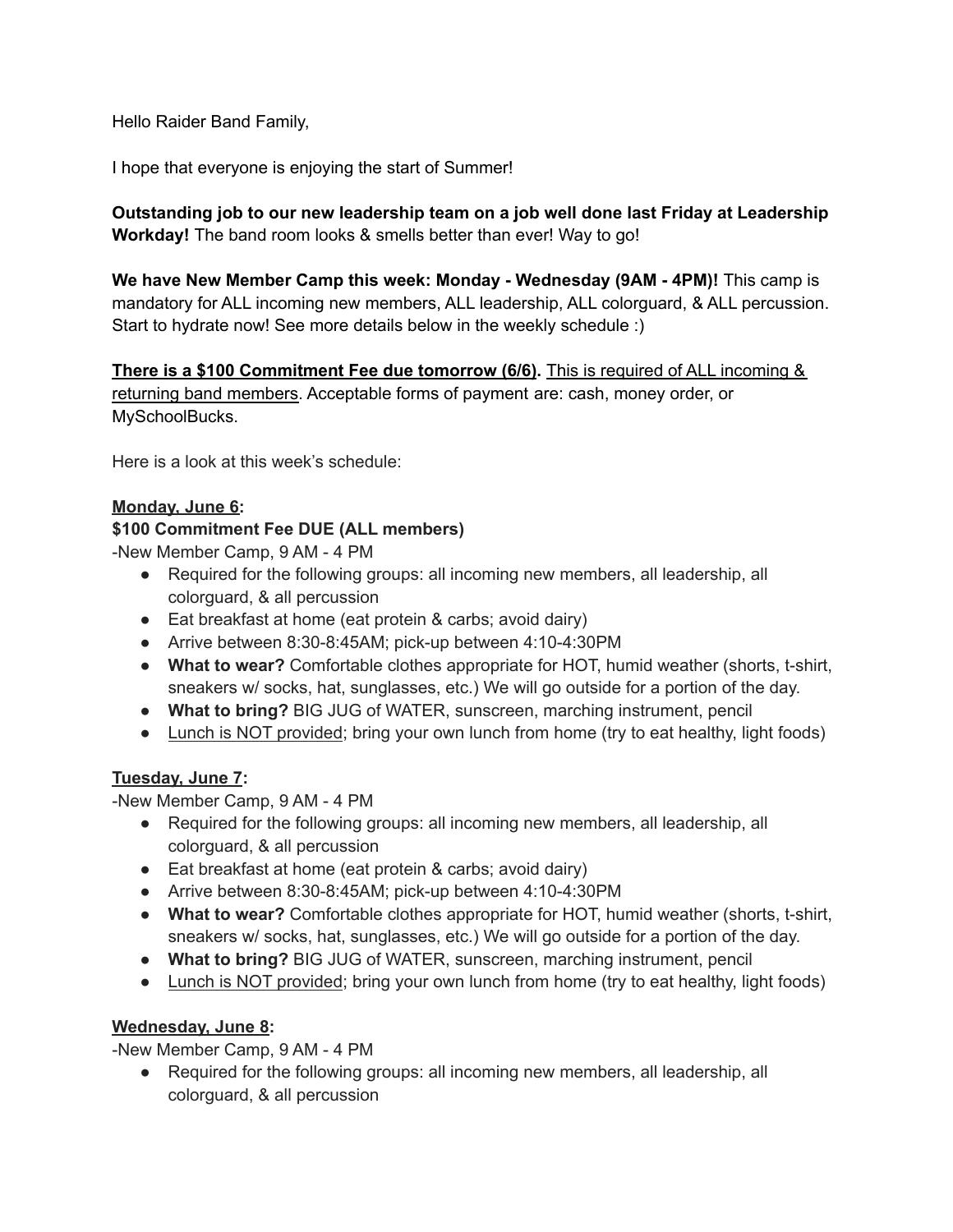- Eat breakfast at home (eat protein & carbs; avoid dairy)
- Arrive between 8:30-8:45AM; pick-up between 4:10-4:30PM
- **What to wear?** Comfortable clothes appropriate for HOT, humid weather (shorts, t-shirt, sneakers w/ socks, hat, sunglasses, etc.) We will go outside for a portion of the day.
- **What to bring?** BIG JUG of WATER, sunscreen, marching instrument, pencil
- Lunch is NOT provided; bring your own lunch from home (try to eat healthy, light foods)

\_\_\_\_\_\_\_\_\_\_\_\_\_\_\_\_\_\_\_\_\_\_\_\_\_\_\_\_\_\_\_\_\_\_\_\_\_\_\_\_\_\_\_\_\_\_\_\_\_\_\_\_\_\_\_\_\_\_\_\_\_\_\_\_\_\_\_\_\_\_\_\_\_\_\_\_

Important Upcoming Dates, including but not limited to:

### **June 13:**

-Summer Music Rehearsal, 6:00-9:00 PM

- Wind instrumentalists only (must attend at least 1 of 2 Summer Music Rehearsals)
- All leadership required to attend

## **\*Summer PERCUSSION Rehearsals (Tuesdays, 4-8PM):** 6/14, 6/21, 6/28, 7/5, 7/12, & 7/19

### **\*Summer COLORGUARD Rehearsals (Thursdays, 4-8PM):** 6/16, 6/23, 6/30, 7/7, 7/14, & 7/21

#### **June 26 - 29:**

-Penny's Camp [Eckerd College - St. Petersburg, FL]

- Drum Majors, Band Captain, Colorguard Captains, & Percussion Captain ONLY
- Check email often for more information
- Do NOT register or pay yet; Mr. P will help of this

## **July 8 - 10:**

-'Music N Motion' Colorguard Camp [University of Florida - Gainesville, FL]

- Colorguard members ONLY
- Check email often for more information
- Do NOT register or pay yet; Mr. P will help with this

## **July 18:**

-Summer Music Rehearsal (2 of 2), 6:00-9:00 PM

- Wind instrumentalists only (must attend at least 1 of 2 Summer Music Rehearsals)
- Leadership required to attend

#### **July 20:**

-Leadership Workshop, 9:00 AM - 3:00 PM

## **July 22:**

-Leadership Retreat, 10:00 AM - 4:00 PM